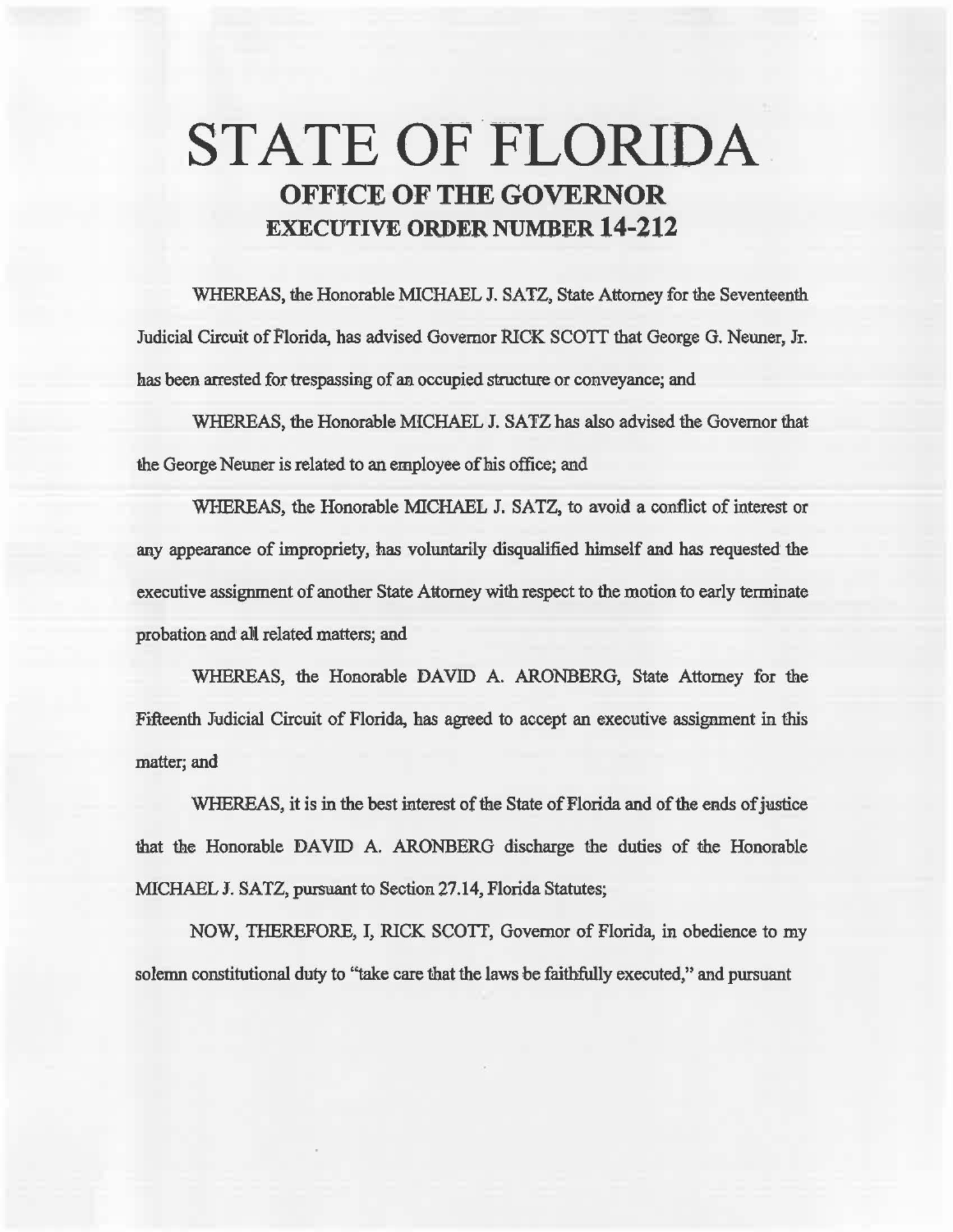to the Constitution and laws of the State of Florida, issue the following Executive Order, effective immediately:

#### Section 1.

The Honorable DAVID A. ARONBERG, State Attorney for the Fifteenth Judicial Circuit of Florida, referred to as the "Assigned State Attorney," is assigned to discharge the duties of the Honorable MICHAEL J. SATZ, State Attorney for the Seventeenth Judicial Circuit of Florida, as they relate to the motion. to early terminate probation and all matters related to George G. Neuner, Jr.

## Section 2.

The Assigned State Attorney or one or more Assistant State Attorneys and Investigators, who have been. designated by the Assigned State Attorney, shall proceed immediately to the Seventeenth Judicial Circuit of Florida, and are vested with the authority to perform the duties prescribed herein.

## Section 3.

All residents of the Seventeenth Judicial Circuit are requested, and all public officials are directed, to cooperate and render whatever assistance is necessary to the Assigned State Attorney, so that justice may be served.

## Section 4.

The period of this Executive Assignment shall be for one  $(1)$  year, to and including. July 14, 2015.